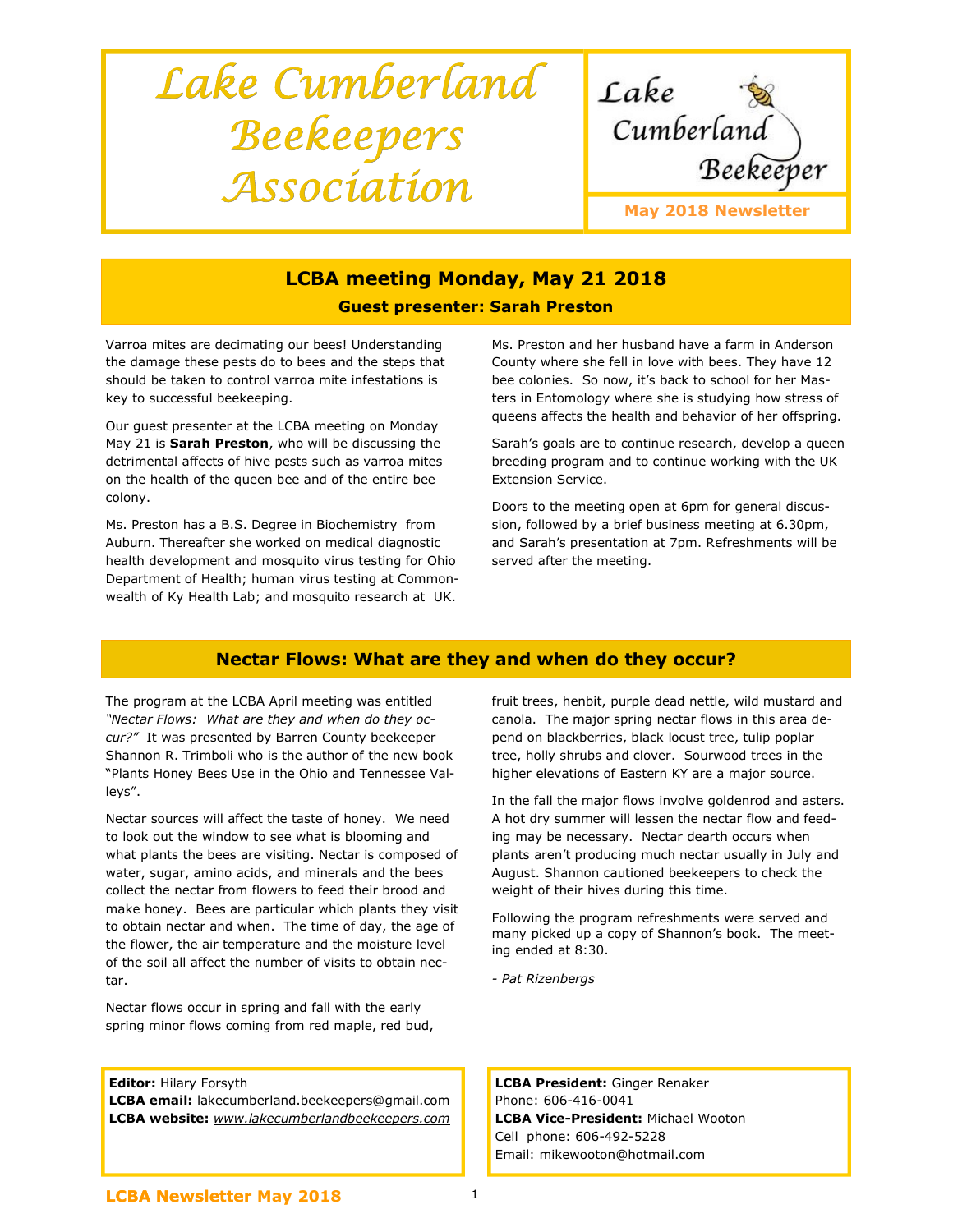## Mike's Ramblings—A note from Mike Wooton, LCBA Vice President

It seems that all the rain we are getting is really slowing our nectar flow. Bees are busy trying to get their workers in gear, but the rain is slowing their progress. I have checked all my hives and have a good brood pattern in most of my hives. We need to keep a close watch for supersedure cells so that we can decide how to manage swarming possibilities. Splitting a good hive is a great way to increase your apiary.

I have removed a hive from an old house but not sure I did it correctly. We need a lesson on removing hives from structures. We are now getting some calls for swarm removal and, so far, having good results. Kroger's north had a swarm that was almost on the roof. Too high for me but one of our new members was able to collect it. Kroger's staff were pleased that we could get the swarm without destroying it. Others in our club have reported swarms. Keep up the good work!

 May is the busy month for beekeepers. Many of us have reversed the hives which allows the Queen to lay in the bottom brood box and move upward. Reversing the boxes may break the cluster so a couple days of warm

weather is needed. Check hives weekly and add supers when the flow is strong. I think the redbuds are almost through blooming. Drones are busy now and are looking for mating. I just learned that when nectar falls out of a frame it means the girls are hard at work. This watery nectar will be eaten or thickened into honey. Beekeeping is fascinating and a learning experience every time I get into a hive. It is hard work but very rewarding when things go as planned.

 We had a great April meeting with Shannon Trimboli presenting a talk on plants for bees and nectar flow. Thank you Ms. Trimboli. Thanks also are in order for all the good treats and refreshments that were provided. We are expecting Sarah Preston at the May meeting to inform us about mite control. Bee sure to attend. Everyone is welcome.

Mike Wooton Vice President Lake Cumberland Beekeepers Association Mikewooton@hotmail.com

#### It's swarm season!

Bees are doing their best to catch up with the late spring and to increase their populations, and that means swarms. Below is the current list of LCBA members who are prepared to collect swarms in our area. The list is posted on the LCBA website at www.lakecumberlandbeekeepers.com under "Resources", and are available to the general public.

#### LCBA SWARM CATCHERS

| <b>Name</b>           | Home #       | Mobile #     | General area             |
|-----------------------|--------------|--------------|--------------------------|
| Greg Barron           |              | 606-875-6765 | Southern Pulaski County  |
| David and Bill Begley |              | 606-872-2389 | Ferguson                 |
| Larry Burton          | 606-871-7745 |              | Nancy area               |
| Kathy Campbell        | 270-343-5697 |              | Russell County, near dam |
| H.E. Beaver Corder II | 606-305-4848 |              | Science Hill             |
| Dan Crockett          | 606-678-8338 | 606-224-9433 | Somerset                 |
| Don Davis             | 606-219-5090 |              | Bronston area            |
| Rob Edwards           | 606-875-8309 |              | Somerset                 |
| Bobby Goodin          |              | 606-416-7141 | Eastern Pulaski County   |
| James Mills           | 606-305-4780 |              | Somerset                 |
| Dorothey Morgan       | 606-871-7300 |              | Western Pulaski area     |
| Ray Tucker            | 606-679-5257 | 859-221-1994 | Somerset                 |
| Beth Wilson           | 606-305-6647 |              | Nancy area               |
| Michael Wooton        | 606-492-5228 |              | Science Hill             |

If corrections, additions or deletions to the list are needed, please let me know by email to www.lakecumberland.beekeepers@gmail.com.

- Hilary Forsyth, Editor

# LCBA Newsletter May 2018